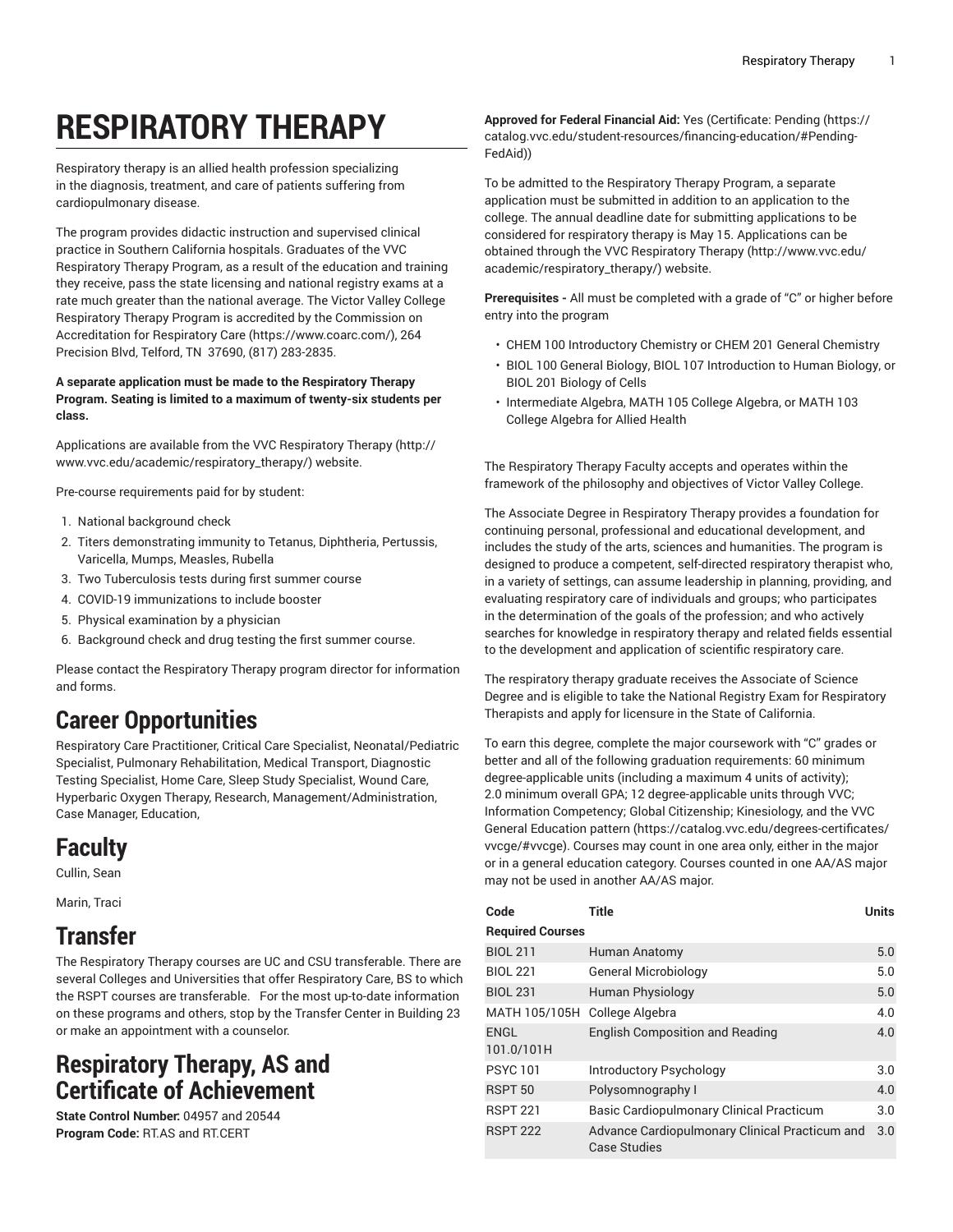| Code                                                                                                    | Title                                                                             | <b>Units</b> |
|---------------------------------------------------------------------------------------------------------|-----------------------------------------------------------------------------------|--------------|
| <b>RSPT 230</b>                                                                                         | Introduction to Respiratory Therapy                                               | 3.0          |
| <b>RSPT 231</b>                                                                                         | Basic Fundamentals of Respiratory Therapy                                         | 10.0         |
| <b>RSPT 232</b>                                                                                         | Patient Assessment & Clinical Application of<br>Respiratory Therapy               | 10.0         |
| <b>RSPT 233</b>                                                                                         | <b>Intensive Respiratory Therapy Care</b>                                         | 13.0         |
| <b>RSPT 234</b>                                                                                         | Neonatal/Pediatric Respiratory Therapy Care and<br><b>Related Pathophysiology</b> | 13.0         |
| <b>RSPT 239</b>                                                                                         | Introduction to Mechanical Ventilation Support                                    | 2.0          |
| <b>RSPT 243</b>                                                                                         | <b>Clinical Simulation</b>                                                        | 1.0          |
| Complete one course from the following:                                                                 |                                                                                   | 3.0          |
| <b>CMST 106</b>                                                                                         | Interpersonal Communication                                                       |              |
| <b>CMST 107</b>                                                                                         | <b>Family Communication</b>                                                       |              |
| <b>CMST 108</b>                                                                                         | <b>Group Discussion</b>                                                           |              |
| <b>CMST 109</b>                                                                                         | <b>Public Speaking</b>                                                            |              |
| Complete one course which fulfills the VVC General Education<br>Category III Humanities area            |                                                                                   |              |
| Complete one course which fulfills the VVC General Education<br>Category IIB American Institutions area |                                                                                   |              |
| Complete one course which fulfills the Kinesiology competency                                           |                                                                                   |              |
| <b>Total Units</b>                                                                                      |                                                                                   |              |

# **Respiratory Therapy Courses**

#### **RSPT 50 Polysomnography I (4.0 Units)**

Topics include sleep terminology, sleep structure and disorders, complete patient set-up and data acquisition. Students will also learn the basics of noninvasive treatments for certain sleep disorders. Lecture Hours: 54.0; Lab Hours: 54.0

Transfer: Not transferable

#### **RSPT 138 Cooperative Education Respiratory Therapy (1-8 Units)**

Cooperative Education: This course is designed for students who are cross-training at their current worksite for upward mobility or possible career changes, as well as those looking for entry-level occupational training through work-based learning experiences. Students must have a co-op approved worksite to enroll in this class and establish new learning objectives. Please refer to the Cooperative Education section in the catalog for more information

Transfer: Transfers to CSU only

#### **RSPT 221 Basic Cardiopulmonary Clinical Practicum (3.0 Units)**

Clinic-based practicum in which students perform a variety of cardiopulmonary assessments and therapies appropriate to their level in the respiratory therapy and echocardiography courses. Students present case studies based on patient-information gathering that include history and physical, review of systems, rationale for diagnostics and treatment, vital signs, medical history, questionnaire, scores, treatments, and study data.

Prerequisite(s): RSPT 90 or RSPT 231, Minimum grade C Lab Hours: 162.0 Transfer: Not transferable

#### **RSPT 222 Advance Cardiopulmonary Clinical Practicum and Case Studies (3.0 Units)**

Critical care clinic-based practicum in which students perform a variety of cardiopulmonary assessments and therapies. Students present case studies based on critical care patient-information gathering that include history and physical, review of systems, rationale for diagnostics and treatment, vital signs, medical history, questionnaire, scores, treatments, and study data.

Prerequisite(s): RSPT 233, Minimum grade C Lab Hours: 162.0

Transfer: Transfers to CSU only

#### **RSPT 230 Introduction to Respiratory Therapy (3.0 Units)**

Course introduces the student to respiratory therapy as a health science profession including history, professional requirements, responsibilities, professional organizations, and credentialing of the respiratory care practitioner. Provides basic anatomy and physiology, physics and math, and basic cardiopulmonary pathology to provide the student a foundation of theory and application. Offered summer. Lecture Hours: 54.0

Transfer: Transfers to CSU only

#### **RSPT 231 Basic Fundamentals of Respiratory Therapy (10.0 Units)**

This course introduces respiratory therapy students to basic physical assessment, infection control, clinical applications of basic therapeutic and diagnostic modalities, chart review and documentation. Students are provided with an extensive orientation to the hospital environment and administration of basic respiratory therapy to clients. Prerequisite(s): RSPT 230, Minimum grade C

Lecture Hours: 72.0; Lab Hours: 324.0

Transfer: Transfers to CSU only

#### **RSPT 232 Patient Assessment & Clinical Application of Respiratory Therapy (10.0 Units)**

This course expands the theory and application of respiratory therapy introduced in RSPT 230 and 231. Course content includes advanced cardiac life support and airway management, advanced assessment of cardiopulmonary pathology, cardiopulmonary rehabilitation, home care, transport, patient education, medical ethics. Content also includes thorough discussion of labs, imaging, ECG, and pharmacology. The student will spend 24 hours per week in the hospital administering respiratory modalities. Offered Spring semester. Prerequisite(s): RSPT 231, Minimum grade C Lecture Hours: 72.0; Lab Hours: 324.0 Transfer: Transfers to CSU only

#### **RSPT 233 Intensive Respiratory Therapy Care (13.0 Units)**

This course expands the theory and application of respiratory therapy introduced in RSPT 232. Content includes advanced modalities such as mechanical ventilation, systemic assessment of the intensive care patient, advanced cardiopulmonary physiology and pathology. Prerequisite(s): BIOL 211 or BIOL 231 and RSPT 239, Minimum grade C Lecture Hours: 72.0; Lab Hours: 486.0 Transfer: Transfers to CSU only